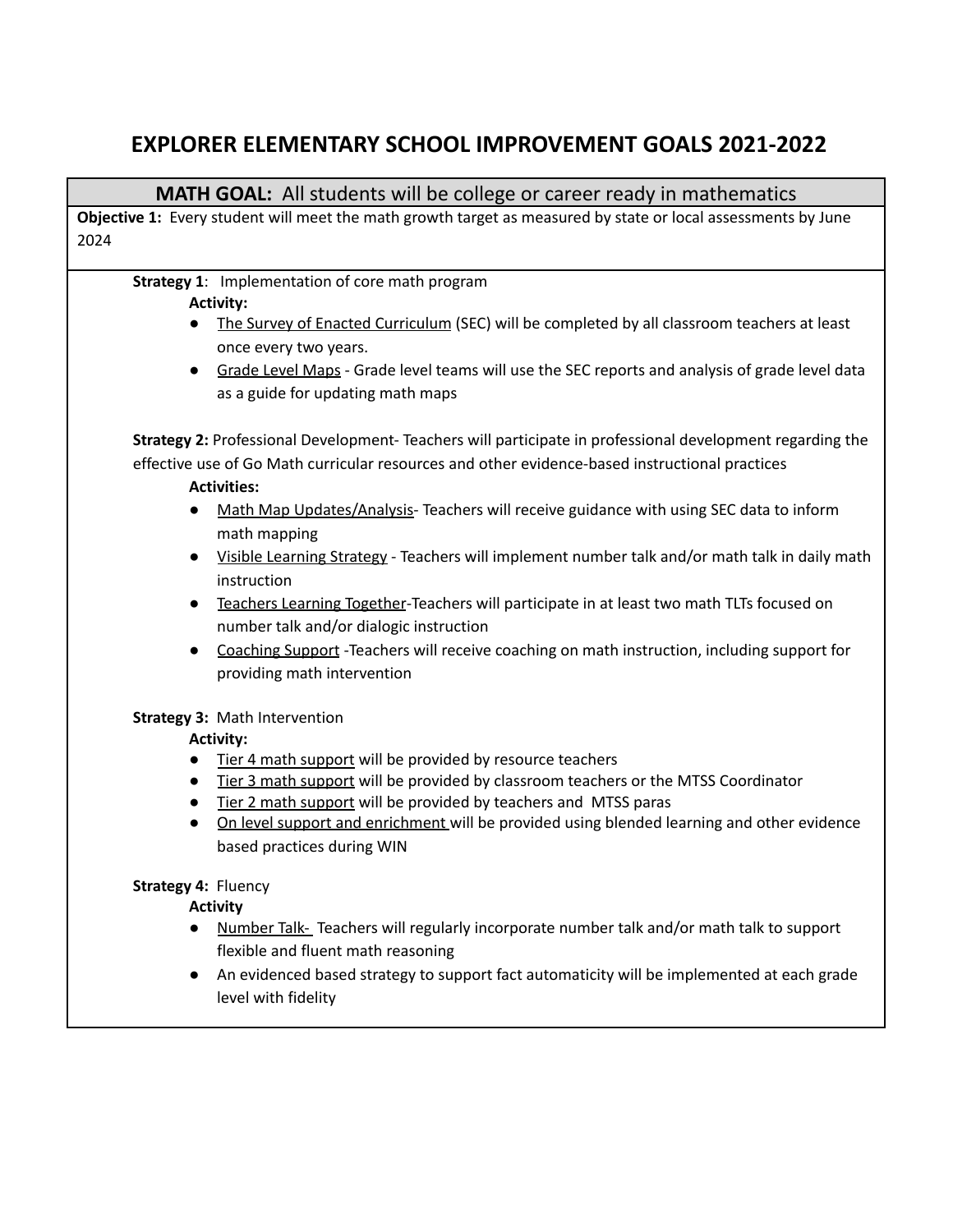| <b>READING GOAL:</b> All students will be college or career ready in reading                                                            |                                                                                                |  |
|-----------------------------------------------------------------------------------------------------------------------------------------|------------------------------------------------------------------------------------------------|--|
| Objective 1: Every student will meet the ELA growth target as measured by state or local assessments in June 2024                       |                                                                                                |  |
| <b>Strategy 1: Reading Intervention</b>                                                                                                 |                                                                                                |  |
| <b>Activity:</b>                                                                                                                        |                                                                                                |  |
|                                                                                                                                         | Tier 4 reading support will be provided by resource teachers                                   |  |
|                                                                                                                                         | Tier 3 reading support will be provided by classroom teachers or MTSS Coordinator              |  |
|                                                                                                                                         | Tier 2 reading support will be provided by MTSS paras during WIN                               |  |
|                                                                                                                                         | On level support and enrichment will be provided using blended learning and other              |  |
|                                                                                                                                         | evidence based practices during WIN                                                            |  |
| <b>Strategy 2: Professional Development</b>                                                                                             |                                                                                                |  |
| <b>Activities:</b>                                                                                                                      |                                                                                                |  |
|                                                                                                                                         | Evidenced-Based Literacy Instruction- Teachers will receive training on or have an             |  |
|                                                                                                                                         | opportunity to review <i>Essential Literacy Practices</i> to support core literacy instruction |  |
|                                                                                                                                         | throughout the school day                                                                      |  |
|                                                                                                                                         |                                                                                                |  |
|                                                                                                                                         | Coaching Support- Coaching will be provided to classroom teachers regarding the                |  |
|                                                                                                                                         | selection of evidence-based interventions to support WIN time                                  |  |
|                                                                                                                                         | Intervention Planning- Time will be provided during data wall meetings for teachers to         |  |
|                                                                                                                                         | gain familiarity with and plan for reading interventions                                       |  |
| <b>Strategy 3: Read by Grade Three Law</b>                                                                                              |                                                                                                |  |
| <b>Activities:</b>                                                                                                                      |                                                                                                |  |
|                                                                                                                                         | Parent Notification- Parents of third grade students exhibiting a reading deficiency will      |  |
|                                                                                                                                         | be notified in writing within 30 school days of identification                                 |  |
|                                                                                                                                         | IRIP Development-IRIPs for all third grade students will be documented to include a            |  |
|                                                                                                                                         | signed (if possible) acknowledgement by parents                                                |  |
|                                                                                                                                         |                                                                                                |  |
|                                                                                                                                         |                                                                                                |  |
| <b>WRITING GOAL:</b> All students will be college or career ready in writing                                                            |                                                                                                |  |
| Objective 1: Every student will meet the ELA Written Expression growth target as measured by state or local<br>assessments by June 2024 |                                                                                                |  |
| <b>Strategy 1: Curricular Alignment with CCSS</b>                                                                                       |                                                                                                |  |

**Activities:**

- Curriculum Maps
	- o Development of writing maps including ample time for explicit and guided writing instruction before students write independently.
	- o Development of writing rubrics

**Strategy 2:** Explicit Instruction for quality constructed responses

#### **Activity:**

- Constructed Response Writing- Students will regularly develop constructed responses across content areas and receive teacher feedback to support writing development
- Students will use Google Docs to compose select written pieces
- **Strategy 3:** Assessment

#### **Activity:**

● Common Writing Assessment-Teachers will administer a common writing prompt in the fall and spring to measure the development of student writing utilizing a grade level rubric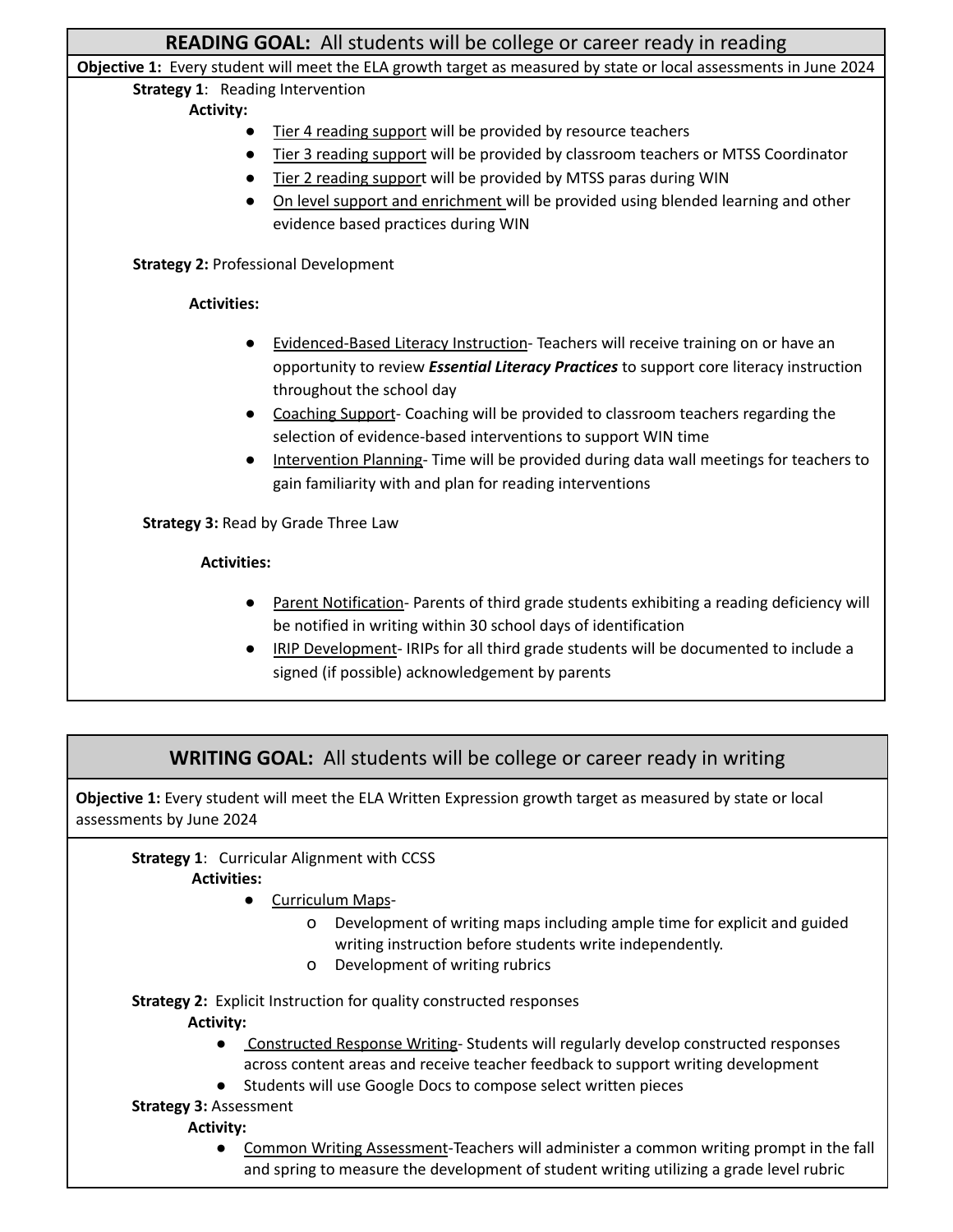● Writing Calibration- Grade level teams will ensure consistency in how writing is assessed through calibration and the development of anchor papers as models

# **SCIENCE GOAL:** All students will be college and career ready in science

**Objective 1:** All students will demonstrate an annual proficiency increase in Science as measured by state or local assessments by June 2024

**Strategy 1**: Michigan Science Standards (MSS) aligned units

### **Activities:**

- Mystery Science- Teachers will use Mystery Science as one source to support the MSS-aligned instruction.
- Professional Development- NGSX training will be provided to staff who have not yet received it if ISD sessions are available

| Social and Emotional Health: Social Emotional, Mental Health and Behavioral Supports                         |                                                                                        |  |
|--------------------------------------------------------------------------------------------------------------|----------------------------------------------------------------------------------------|--|
| will be provided to assist students and staff                                                                |                                                                                        |  |
| Objective 1: Explorer Elementary will continue to provide and improve upon social, emotional, and behavioral |                                                                                        |  |
| tiered supports for all students by June 2024                                                                |                                                                                        |  |
| <b>Strategy 1: Student Engagement and Support</b>                                                            |                                                                                        |  |
| <b>Activities:</b>                                                                                           |                                                                                        |  |
|                                                                                                              | Social/Emotional Learning- All students will engage in lessons to support social and   |  |
|                                                                                                              | emotional development                                                                  |  |
|                                                                                                              | Tiered Behavioral Supports- Small group and individualized programs will be available  |  |
|                                                                                                              | to support more intensive behavioral needs through teachers, the SSW and other staff   |  |
|                                                                                                              | Anti-Bullying Lessons -Students will receive lessons that identify what bullying and   |  |
|                                                                                                              | cyberbullying are and how to respond appropriately                                     |  |
|                                                                                                              |                                                                                        |  |
| <b>Strategy 2: Data Analysis</b>                                                                             |                                                                                        |  |
| Activity: Behavior Response Team-The BRT will review individual and grade level behavior data for            |                                                                                        |  |
| continuous problem-solving and to share data with stakeholders                                               |                                                                                        |  |
| <b>Strategy 3: Professional Development</b>                                                                  |                                                                                        |  |
| <b>Activities:</b>                                                                                           |                                                                                        |  |
| $\bullet$                                                                                                    | Responsible Thinking Process (RTP)-                                                    |  |
| $\circ$                                                                                                      | New staff will receive training and support with understanding and implementing        |  |
|                                                                                                              | the RTP                                                                                |  |
| $\circ$                                                                                                      | Staff will review the RTP philosophy and revisit shared expectations and fidelity of   |  |
|                                                                                                              | implementation<br>Trauma Informed Practices -                                          |  |
| $\circ$                                                                                                      | New staff will receive training to support the integration of trauma informed          |  |
|                                                                                                              | practices                                                                              |  |
| $\circ$                                                                                                      | Additional resources (training, readings, coaching) will be made available to staff to |  |
|                                                                                                              | enhance the integration of trauma informed practices                                   |  |
| <b>Staff Support-</b>                                                                                        |                                                                                        |  |
| $\circ$                                                                                                      | Evidence-based staff wellness activities will be integrated into the work setting      |  |
| $\circ$                                                                                                      | Wellness resources will be shared with staff                                           |  |